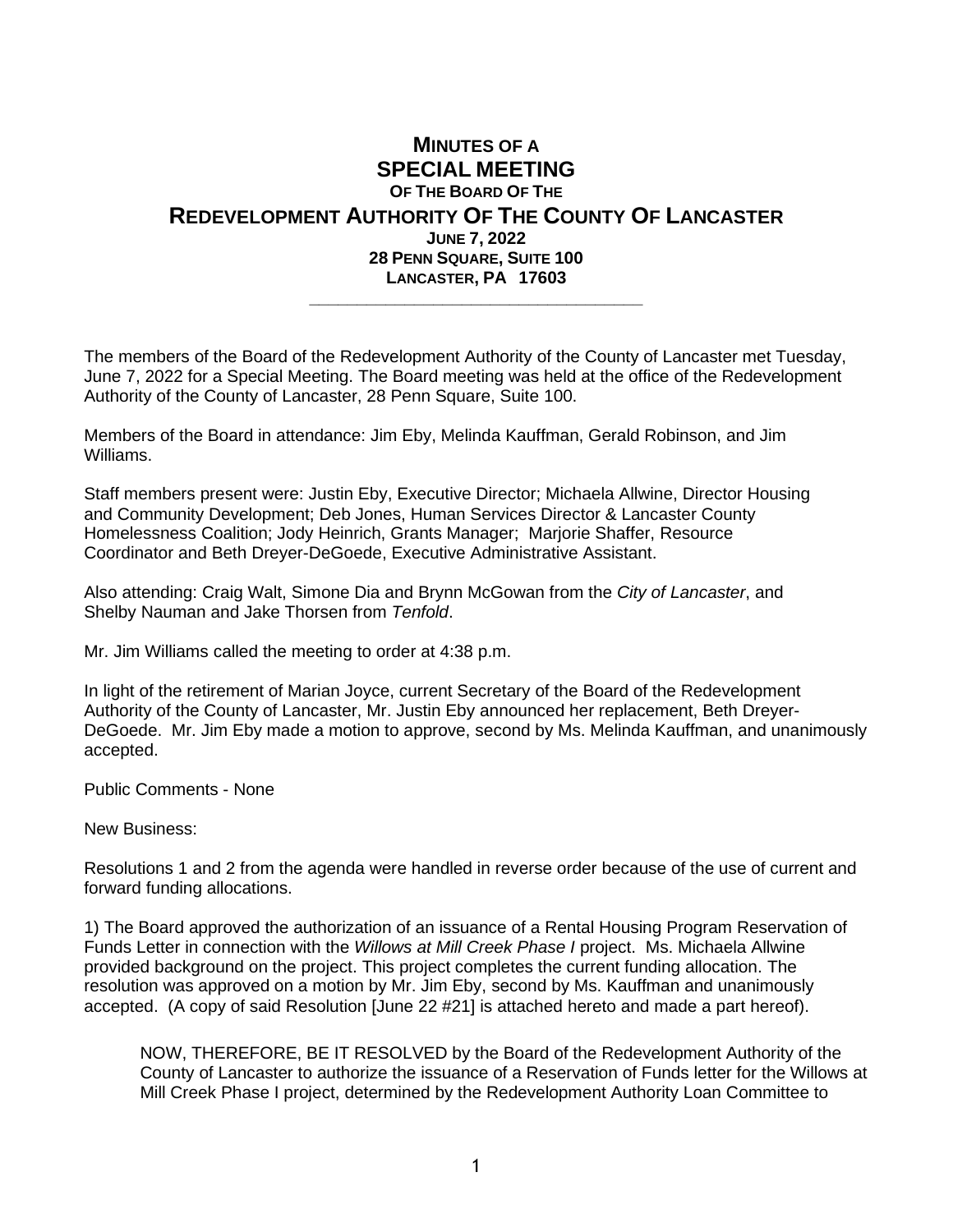meet the terms, conditions and requirements of the Rental Housing Program, in an amount not to exceed One Million Two Hundred Thousand Dollars (\$1,200,000.00) of the Redevelopment Authority's 2022 HOME Investment Partnerships Program funding.

2) The Board did not approve the authorization of an issuance of a Rental Housing Program Reservation of Funds Letter in connection with the *Manor View Terrace* project. Ms. Allwine provided background on the project. Several concerns were raised by Mr. Jim Eby. The motion to approve was made by Mr. Williams, second by Ms. Kauffman but it was not approved. Mr. Williams voted aye, but Mr. Eby, Ms. Kauffman and Mr. Robinson voted nay.

3) The Board approved contracts with Nonprofit Organizations for Homelessness Services through the use of Emergency Solutions Grant Funds. Ms. Jones provided background. Ms. Jones recognized the work of the Joint Funding Committee and the Joint Funding Application Review Committee. She answered questions from Mr. Robinson about the process. The motion to approve was made by Mr. Robinson, second by Ms. Kauffman and unanimously carried. (A copy of said Resolution [June 22 #22] is attached hereto and made a part hereof).

NOW, THEREFORE, BE IT RESOLVED by the Board of the Redevelopment Authority of the County of Lancaster to authorize the Executive Director to execute contracts with nonprofit organizations for the specified amounts listed in "Exhibit A" for a period beginning on July 1, 2022, and terminating June 30, 2023, using Fiscal Year 2022 Emergency Solutions Grant Funds.

4) The Board approved contracts with Nonprofit Organizations for Homelessness Services through the use of Community Development Block Grant Funds. The motion to approve was made by Mr. Robinson, second by Ms. Kauffman and unanimously carried. (A copy of said Resolution [June 22 #23] is attached hereto and made a part hereof).

NOW, THEREFORE, BE IT RESOLVED by the Board of the Redevelopment Authority of the County of Lancaster to authorize the Executive Director to execute contracts with nonprofit organizations for the specified amounts listed in "Exhibit A" for a period beginning on July 1, 2022, and terminating June 30, 2023, using Fiscal Year 2022 Community Development Block Grant Funds.

5) The Board approved contracts with Nonprofit Organizations for Homelessness Services through the use of Homeless Assistance Program Grant Funds. Ms. Jones provided background. This is a new funding source for the Redevelopment Authority, it was previously through Penn Medicine. It is a conditional award as funding has not been finalized. These numbers are based on last year's award. Ms. Kauffman made a motion to approve, second by Mr. Robinson and unanimously carried. (A copy of said Resolution [June 22 #24] is attached hereto and made a part hereof).

NOW, THEREFORE, BE IT RESOLVED by the Board of the Redevelopment Authority of the County of Lancaster to authorize the Executive Director to execute contracts with nonprofit organizations for the specified amounts listed in "Exhibit A" for a period beginning on July 1, 2022, and terminating June 30, 2023, using Fiscal Year 2022 Homeless Assistance Program Grant Funds.

6) The Board approved contracts with Nonprofit Organizations for Homelessness Services through the use of Continuum of Care Grant Funds. Ms. Jones noted that this is also new funding for the Redevelopment Authority and previously through Penn Medicine. The motion to approve was made by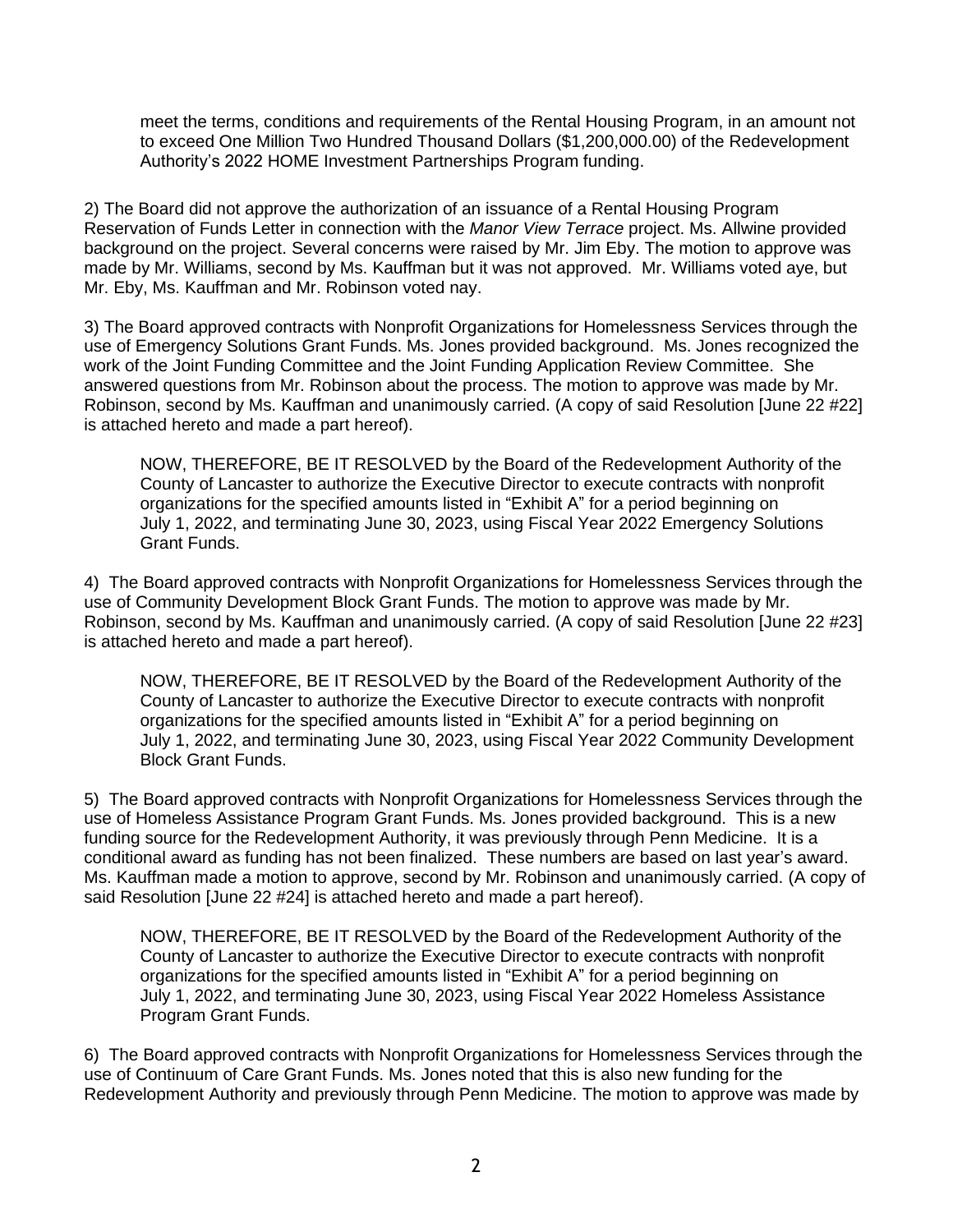Mr. Robinson, second by Ms. Kauffman and unanimously carried. (A copy of said Resolution [June 22 #25] is attached hereto and made a part hereof).

NOW, THEREFORE, BE IT RESOLVED by the Board of the Redevelopment Authority of the County of Lancaster to authorize the Executive Director to execute contracts with nonprofit organizations for the specified amounts listed in "Exhibit A" for a period beginning on July 1, 2022, and terminating June 30, 2023, using Fiscal Year 2022 Continuum of Care Grant Funds.

7) The Board approved contracts with Nonprofit Organizations for Homelessness Services through the use of Emergency Solutions Grant Coronavirus Funds. Ms. Jones noted that this funding is to add additional support to those providing emergency shelter. Mr. Robinson made a motion to approve, second by Ms. Kauffman and unanimously carried. (A copy of said Resolution [June 22 #26] is attached hereto and made a part hereof).

NOW, THEREFORE, BE IT RESOLVED by the Board of the Redevelopment Authority of the County of Lancaster to authorize the Executive Director to execute contracts with nonprofit organizations for the specified amounts listed in "Exhibit A" for a period beginning on July 1, 2022, and terminating June 30, 2023, using Fiscal Year 2022 Emergency Solutions Grant COVID Funds.

8) The Board approved the filing of a proposal for funds with the Department of Community and Economic Development, Commonwealth of Pennsylvania. Ms. Jones recognized the City of Lancaster partners who lost their ESG funding this year. Mr. Craig Walt, from the City of Lancaster, provided background. If awarded these funds, they will be used to supplement emergency shelter funding and prevention services. Mr. Jim Eby made a motion to approve, second by Mr. Robinson and unanimously carried. (A copy of said Resolution [June 22 #27] is attached hereto and made a part hereof).

**NOW, THEREFORE BE IT RESOLVED** by the *Board of the Redevelopment Authority of the County of Lancaster* that:

1.The proposed project(s), Emergency Shelter and Homelessness Prevention, to be funded by a grant from the Pennsylvania ESG Program meet the ESG interim rule requirements at §24 CFR 576 are eligible and approved.

2. The *Redevelopment Authority of the County of Lancaster* on behalf of *the Lancaster County Homelessness Coalition (CoC)* is authorized and directed to execute an ESG Program application in the amount not to exceed FIVE HUNDRED THOUSAND AND 00/100 (*\$500,000.00)* to the PA Department of Community and Economic Development.

3. The *Lancaster County Homelessness Coalition (CoC)* will assume the responsibility for oversight in securing the required matching amount of project funds or request a waiver of match funds to DCED.

4. The *Redevelopment Authority of the County of Lancaster* will reimburse the commonwealth for any expenditure found to be ineligible.

5. The *Redevelopment Authority of the County of Lancaster* is authorized to provide such assurances, certificates, and supplemental data or revised data that DCED may request in connection with the application.